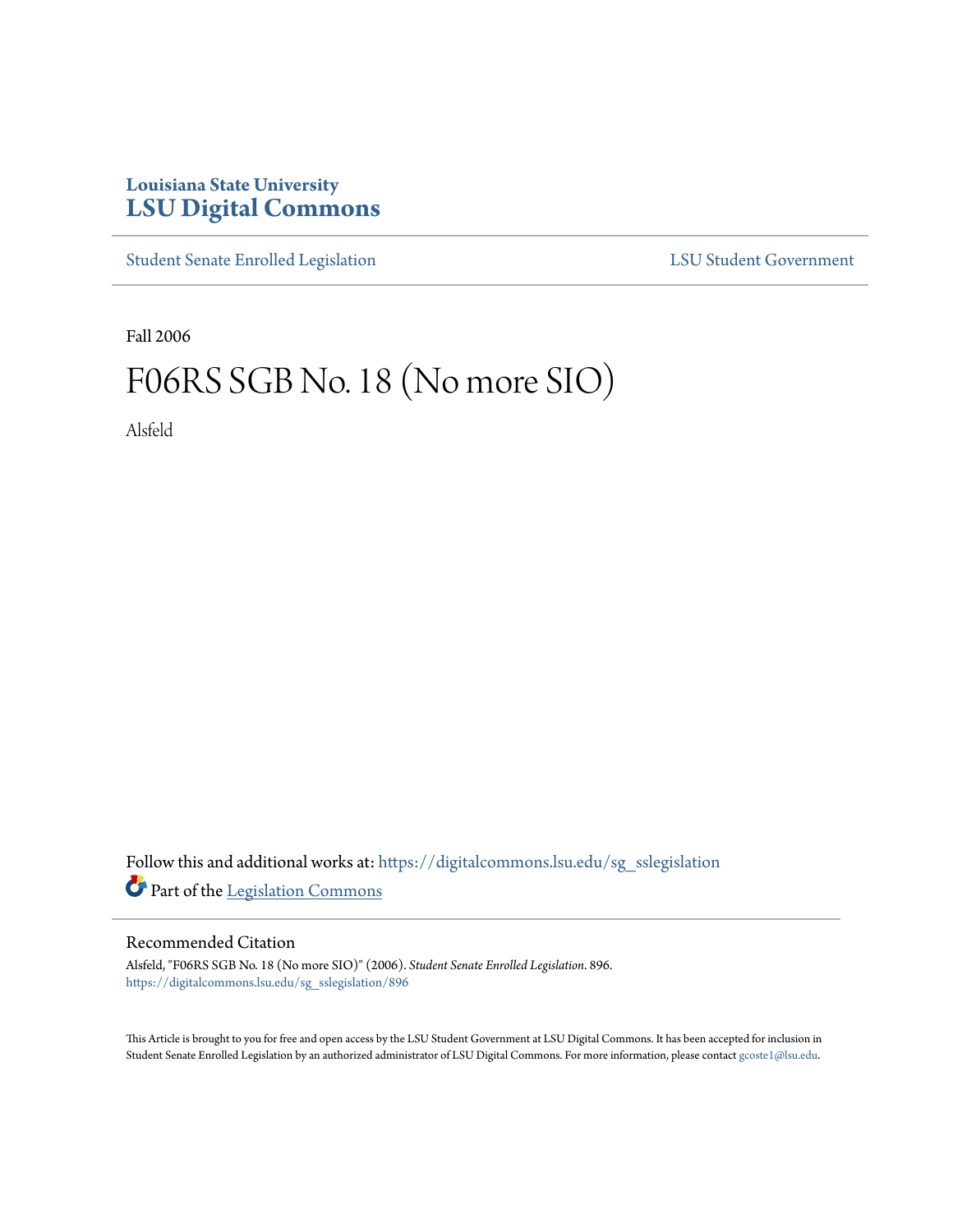|                                                                                          | <b>STUDENT GOVERNMENT</b>                                                                                                                                                                          | <b>ENROLLED</b>                                                                                                              |  |  |  |  |
|------------------------------------------------------------------------------------------|----------------------------------------------------------------------------------------------------------------------------------------------------------------------------------------------------|------------------------------------------------------------------------------------------------------------------------------|--|--|--|--|
|                                                                                          |                                                                                                                                                                                                    | LOUISIANA STATE UNIVERSITY                                                                                                   |  |  |  |  |
|                                                                                          | <b>STUDENT SENATE</b>                                                                                                                                                                              |                                                                                                                              |  |  |  |  |
| <b>FO6RS</b>                                                                             |                                                                                                                                                                                                    |                                                                                                                              |  |  |  |  |
|                                                                                          | <b>SGB No. 18</b>                                                                                                                                                                                  |                                                                                                                              |  |  |  |  |
| $\mathbf{B} \mathbf{Y}$ :                                                                | <b>SENATOR ALSFELD</b>                                                                                                                                                                             |                                                                                                                              |  |  |  |  |
|                                                                                          |                                                                                                                                                                                                    |                                                                                                                              |  |  |  |  |
|                                                                                          |                                                                                                                                                                                                    | A BILL                                                                                                                       |  |  |  |  |
|                                                                                          |                                                                                                                                                                                                    | TO AMEND CHAPTER 1 OF THE LSU A&M STUDENT GOVERNMENT SENATE RULES OF                                                         |  |  |  |  |
|                                                                                          |                                                                                                                                                                                                    | ORDER TO ELIMINATE THE POSITION OF SENATE INFORMATION OFFICER                                                                |  |  |  |  |
|                                                                                          |                                                                                                                                                                                                    |                                                                                                                              |  |  |  |  |
|                                                                                          | <b>PARAGRAPH 1:</b>                                                                                                                                                                                | WHEREAS, THE CURRENT LSU A&M STUDENT SENATE BOASTS A                                                                         |  |  |  |  |
|                                                                                          |                                                                                                                                                                                                    | TEN (10) PERSON STAFF, AND                                                                                                   |  |  |  |  |
|                                                                                          |                                                                                                                                                                                                    |                                                                                                                              |  |  |  |  |
|                                                                                          |                                                                                                                                                                                                    |                                                                                                                              |  |  |  |  |
| <b>PARAGRAPH 2:</b>                                                                      |                                                                                                                                                                                                    | WHEREAS, THE STUDENT GOVERNMENT BUDGET [SGB NO. 1]                                                                           |  |  |  |  |
|                                                                                          |                                                                                                                                                                                                    | ALLOTS \$750 FOR THE SENATE INFORMATION OFFICER WHICH                                                                        |  |  |  |  |
|                                                                                          |                                                                                                                                                                                                    | COULD BE APPROPRIATED ELSEWHERE, AND                                                                                         |  |  |  |  |
|                                                                                          |                                                                                                                                                                                                    |                                                                                                                              |  |  |  |  |
| <b>PARAGRAPH 3:</b>                                                                      |                                                                                                                                                                                                    | WHEREAS, LEGISLATIVE ORDER NO. 2 APPOINTED JOE CURRY TO                                                                      |  |  |  |  |
|                                                                                          |                                                                                                                                                                                                    | THIS POSITION WHO HAS SINCE TURNED IN HIS RESIGNATION, AND                                                                   |  |  |  |  |
|                                                                                          |                                                                                                                                                                                                    |                                                                                                                              |  |  |  |  |
| PARAGRAPH 4:                                                                             |                                                                                                                                                                                                    | WHEREAS, THE CURRENT UNDERSECRETARY OF THE STUDENT                                                                           |  |  |  |  |
|                                                                                          |                                                                                                                                                                                                    | SENATE HAS TAKEN UP THE RESPONSIBILITIES OUTLINED IN                                                                         |  |  |  |  |
|                                                                                          |                                                                                                                                                                                                    | CHAPTER 1, RULE 1.11,                                                                                                        |  |  |  |  |
|                                                                                          |                                                                                                                                                                                                    |                                                                                                                              |  |  |  |  |
|                                                                                          | <b>PARAGRAPH 5:</b>                                                                                                                                                                                | NOW THEREFORE, BE IT ENACTED BY THE STUDENT                                                                                  |  |  |  |  |
|                                                                                          |                                                                                                                                                                                                    | <b>GOVERNMENT OF LOUISIANA STATE UNIVERSITY AND</b>                                                                          |  |  |  |  |
|                                                                                          |                                                                                                                                                                                                    | <b>AGRICULTURAL AND MECHANICAL COLLEGE THAT CHAPTER 1;</b>                                                                   |  |  |  |  |
|                                                                                          |                                                                                                                                                                                                    | RULE 1.1, 1.8, 1.10, AND 1.11 SHALL BE AMENDED TO READ AS                                                                    |  |  |  |  |
|                                                                                          |                                                                                                                                                                                                    | <b>FOLLOWS:</b>                                                                                                              |  |  |  |  |
| <b>Rule 1.1</b>                                                                          | <b>Officers</b>                                                                                                                                                                                    |                                                                                                                              |  |  |  |  |
|                                                                                          |                                                                                                                                                                                                    | The officers of the Student Senate shall be the following: Speaker, Speaker Pro-Tempore,                                     |  |  |  |  |
|                                                                                          |                                                                                                                                                                                                    | Secretary, Undersecretary, Senate Information Officer (SIO), Parliamentarian, and additional legislative                     |  |  |  |  |
| staff.                                                                                   |                                                                                                                                                                                                    |                                                                                                                              |  |  |  |  |
|                                                                                          |                                                                                                                                                                                                    |                                                                                                                              |  |  |  |  |
| <b>Rule 1.8</b>                                                                          |                                                                                                                                                                                                    | Legislative staff and officers; definition, election, appointment, and removal                                               |  |  |  |  |
|                                                                                          |                                                                                                                                                                                                    |                                                                                                                              |  |  |  |  |
| 1.                                                                                       | For the purposes of this rule, officer shall be defined as the Secretary and Undersecretary of the                                                                                                 |                                                                                                                              |  |  |  |  |
|                                                                                          | Student Senate, elected by majority vote of the Senate. For the purposes of this rule, staff shall be                                                                                              |                                                                                                                              |  |  |  |  |
|                                                                                          | defined as the Senate Information Officer, the Parliamentarian, and any additional legislative staff                                                                                               |                                                                                                                              |  |  |  |  |
|                                                                                          |                                                                                                                                                                                                    | appointed by the Speaker and approved by the Senate.                                                                         |  |  |  |  |
| 2.                                                                                       | The terms of these officers and staff shall run concurrently with that of the Speaker, however,<br>officers shall serve until their successors have been elected and staff shall serve until their |                                                                                                                              |  |  |  |  |
|                                                                                          | dismissal or until their successors have been appointed.                                                                                                                                           |                                                                                                                              |  |  |  |  |
| 3.                                                                                       | The Secretary and Undersecretary of the Student Senate shall be elected by a majority vote of the                                                                                                  |                                                                                                                              |  |  |  |  |
|                                                                                          |                                                                                                                                                                                                    | Student Senate. Nominations shall be recognized from the floor after the election of the Speaker                             |  |  |  |  |
|                                                                                          |                                                                                                                                                                                                    | Pro-Tempore in the first meeting of the Spring Organizational Session. The nominating Senator                                |  |  |  |  |
|                                                                                          | shall be required to submit the nominee's resume to the Senate office no later than 6:30 PM on the                                                                                                 |                                                                                                                              |  |  |  |  |
|                                                                                          | Monday preceding the convening the Spring Organizational Session.                                                                                                                                  |                                                                                                                              |  |  |  |  |
| The Senate Information Officer shall be appointed by the Speaker during the Spring<br>4. |                                                                                                                                                                                                    |                                                                                                                              |  |  |  |  |
|                                                                                          |                                                                                                                                                                                                    | Organizational Session of the Senate and approved by two thirds (2/3) of the Senate present and                              |  |  |  |  |
|                                                                                          | voting or upon vacancy.                                                                                                                                                                            |                                                                                                                              |  |  |  |  |
| 4.                                                                                       |                                                                                                                                                                                                    | The Parliamentarian and additional staff shall be appointed by the Speaker with approval by two-                             |  |  |  |  |
|                                                                                          |                                                                                                                                                                                                    | thirds $(2/3)$ of the Senate present and voting.<br>All officers and staff herein listed shall be non-members of the Senate. |  |  |  |  |
| 5.                                                                                       |                                                                                                                                                                                                    |                                                                                                                              |  |  |  |  |